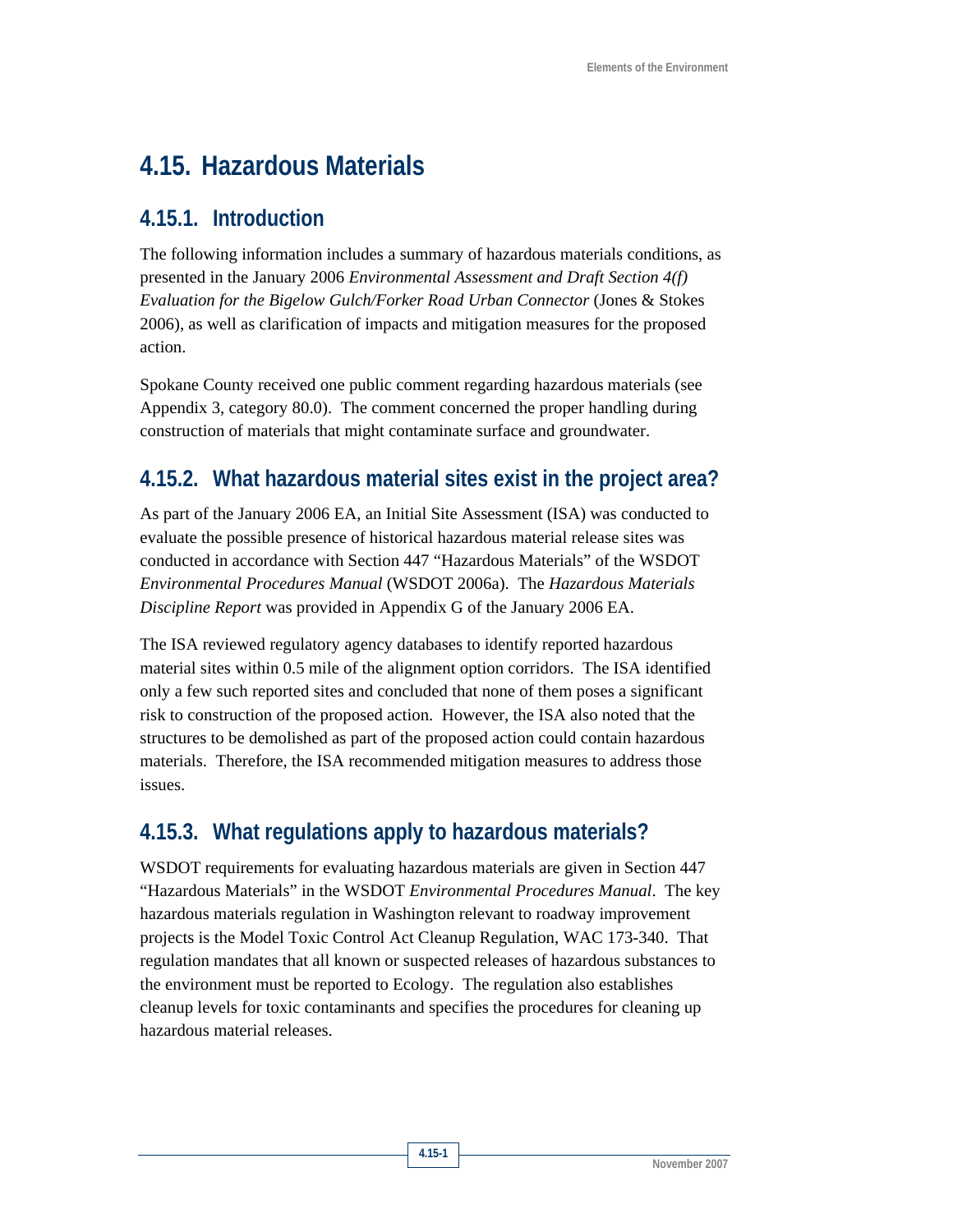Another important hazardous material regulation is the federal Resource Conservation and Recovery Act. That regulation defines "hazardous waste" and specifies required methods to store, treat, or dispose of hazardous waste.

### **4.15.4. How were potential effects evaluated?**

As discussed in the January 2006 EA, an ISA was conducted to evaluate the possible presence of historical hazardous material release sites in accordance with Section 447 "Hazardous Materials" of the WSDOT *Environmental Procedures Manual*. The ISA reviewed regulatory agency databases to identify reported hazardous material sites within 0.5 mile of the alignment option corridors. The *Hazardous Materials Discipline Report* was provided in Appendix G of the January 2006 EA. Of importance was the consideration of potential impact of spills, the potential risk of encountering contaminated soil during construction, and the potential for spills during construction or operation of the proposed Urban Connector Alignment.

## **4.15.5. What impacts would hazardous materials have on the Urban Connector Alignment?**

### Proposed Action

#### **How would construction be impacted by hazardous materials?**

#### *Potential for Encountering Historical Contaminated Soil or Groundwater during Construction*

The presence of such hazardous materials within or near the ROW could impact the project in several ways:

- if the County purchased new property that was already contaminated by previous owners, the County could be liable for future cleanup of the site;
- **if construction workers encountered unexpected contaminated soil or** groundwater during roadway construction, the project would be delayed while the contaminated material was evaluated and removed; and
- **if construction workers encountered contaminated soil or groundwater but were** unable to detect it, the workers might be unknowingly exposed to toxic chemicals via direct dermal exposure or inhalation of toxic vapors emitted from the contaminated material.

None of the identified hazardous material sites identified in the January 2006 EA is within the proposed ROW. The identified hazardous material sites are known to have released hazardous substances to surface soil or groundwater. However, it is unlikely the material released from any of the identified sites could have migrated into the surface soil within the ROW that would be disturbed during roadway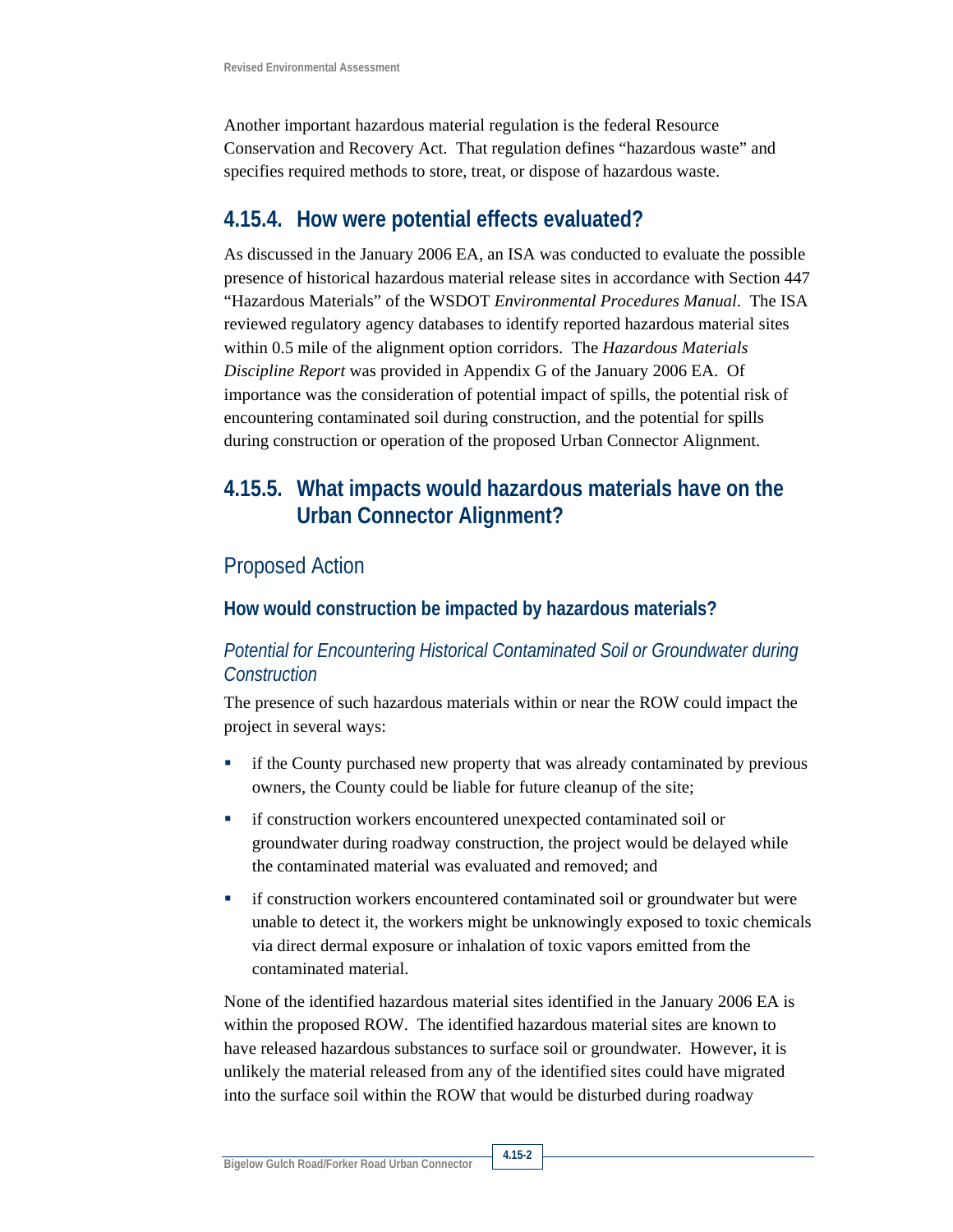construction. It is conceivable that deep regional groundwater underneath portions of the ROW could be contaminated with hazardous substances released from the identified sites or from other spill sites that were not reported to the agencies. However, roadway construction is not expected to require extraction of groundwater in the vicinity of known sites. Therefore, it is unlikely that regional groundwater contaminated by the identified hazardous material sites (if any) would impact construction workers or people traveling along the roadway.

WSDOT commented that one suspected facility near Bigelow Gulch Road had not been included in the Discipline Report: Medical Resource Recycling, listed in the Ecology Facility/Site Identification System database as a medical waste landfill having a street address of 9111 E. Bigelow Gulch Road. Ecology's solid waste staff in the Spokane regional office were consulted regarding this facility. They indicated that Medical Resource Recycling is actually located near Spokane Airport many miles from the project area, has been licensed at the Spokane Airport address since before 1992, and they were unaware that the facility had ever operated at the listed Bigelow Gulch Road address (Solheim pers. comm.). They also indicated the facility is not a landfill, but is only a transfer station with minimal potential for releases to soil. Based on that consultation, it is concluded the Medical Resource Recycling facility poses no risk to the Bigelow Gulch Road project.

#### *Accidental Spills during Construction*

The potential impact of accidental spills during construction is not considered significant because current regulations require the construction contractor to implement a Spill Prevention, Containment, and Countermeasures (SPCC) Plan, and to conduct weekly inspections by a certified inspector to ensure the SPCC Plan is properly implemented. The SPCC Plan would follow Section 1-07.15(1) of the WSDOT specifications.

As described in Section 4.2, construction of the proposed Urban Connector Alignment would require a National Pollution Discharge Elimination System (NPDES) Construction Stormwater General Permit from Ecology. Implementation of an SPCC Plan is a required condition of that permit. Therefore, in the event of an accidental spill of fuel or toxic construction materials, the construction contractor will have contingency procedures in place to immediately respond and thereby prevent significant impacts on soil, surface water, or groundwater.

#### **How would operation be impacted by hazardous materials?**

#### *Accidental Spills during Operation*

The potential impact of accidental spills is not considered significant because Spokane County maintains a spill response team trained and equipped to immediately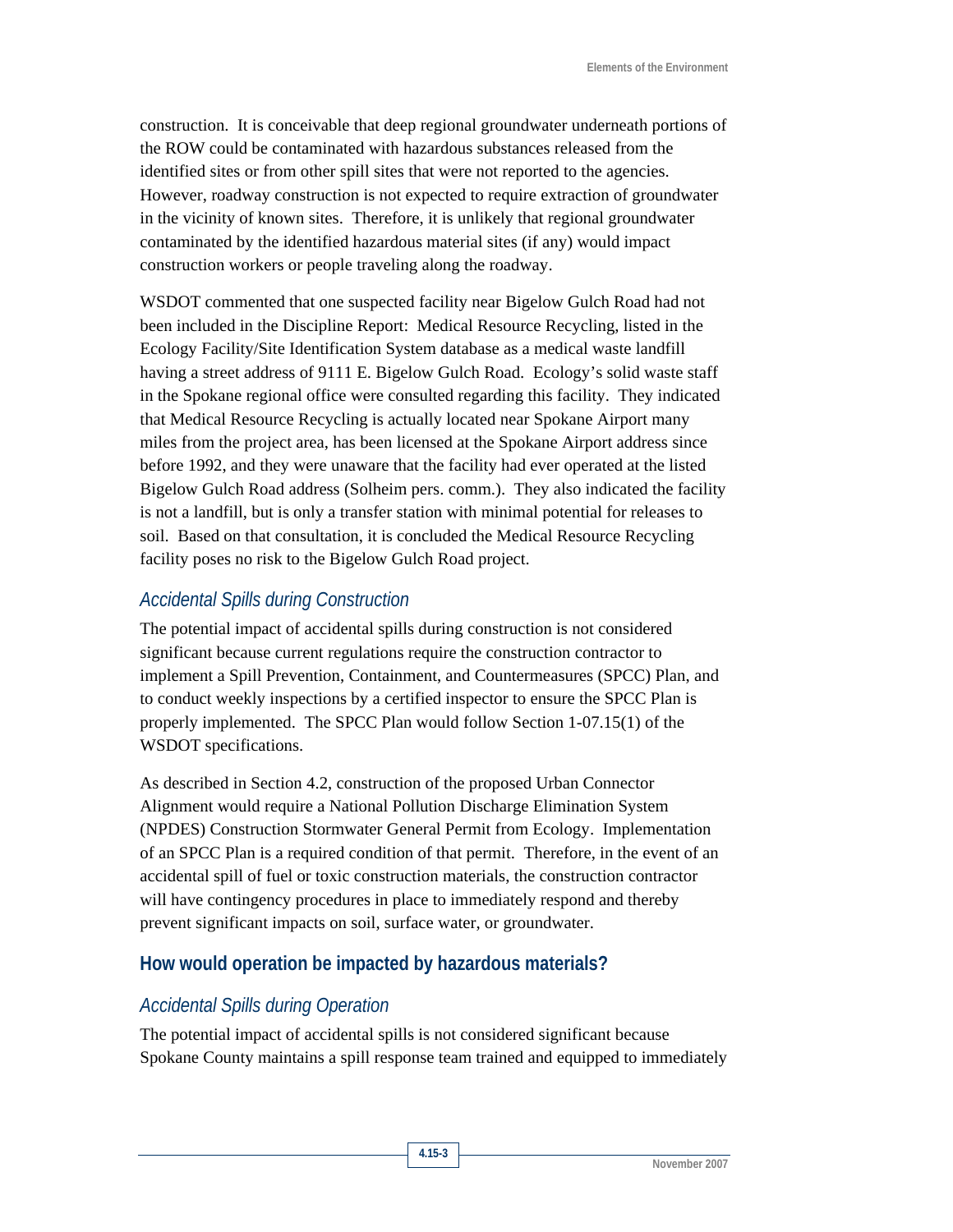respond to any accident and spill from vehicles traveling along the Urban Connector Alignment. As mentioned above, the SPCC Plan will be a required condition of Spokane County's NPDES permit; therefore, the spill response procedures will be in place for the duration of the project construction and operation.

#### **What are the indirect effects?**

Indirect effects are those caused by the proposed action that are later in time or farther removed in distance, but still reasonably foreseeable.

Effects from hazardous materials would be few, if any. All of the identified contaminated sites are downgradient, crossgradient, or too far away from the ROW to be a major concern. However, accidental spills of hazardous material can occur during construction or during use of the roadway by the public after construction is complete. Accidental spills can contaminate soil, groundwater, and nearby wetlands and streams thereby posing a serious threat to water quality, wildlife, and potentially public health and safety.

Fire Districts No.1 and No.9 are equipped and trained to respond to accidental spills of hazardous materials from vehicle accidents on roadways within and adjacent to the Project Area.

#### **Environmental Commitments and Mitigation Measures**

Given the location of the proposed action, it is unlikely that construction would encounter significant amounts of contaminated soil or groundwater. However, this analysis was unable to evaluate the presence of minor historical spills that might have occurred at farms along the corridor. In addition, the structures near the ROW to be demolished might contain hazardous materials. Therefore, the following mitigation measures are recommended:

- Prepare a Spill Prevention Control and Countermeasures Plan. Under the guidance of Spokane County, the contractor will prepare an SPCC Plan to protect the environment from hazardous materials. The content of the SPCC Plan will be per Section 1-07.15(1) of the WSDOT specifications and include information on potential sources of spills; personnel responsible for managing the SPCC Plan; staging, storage, maintenance and refueling areas; spill prevention and containment; spill response; spill containment materials and equipment; reporting; program management; preexisting contamination; and work below the ordinary high water mark.
- Survey Structures for Asbestos, Lead-Based Paint, and Heating Oil Tanks Prior to Demolition. The selected project alignment has some structures along the corridor that may be demolished prior to the roadway improvements. The ages of those buildings indicates they could contain asbestos and lead-based paint,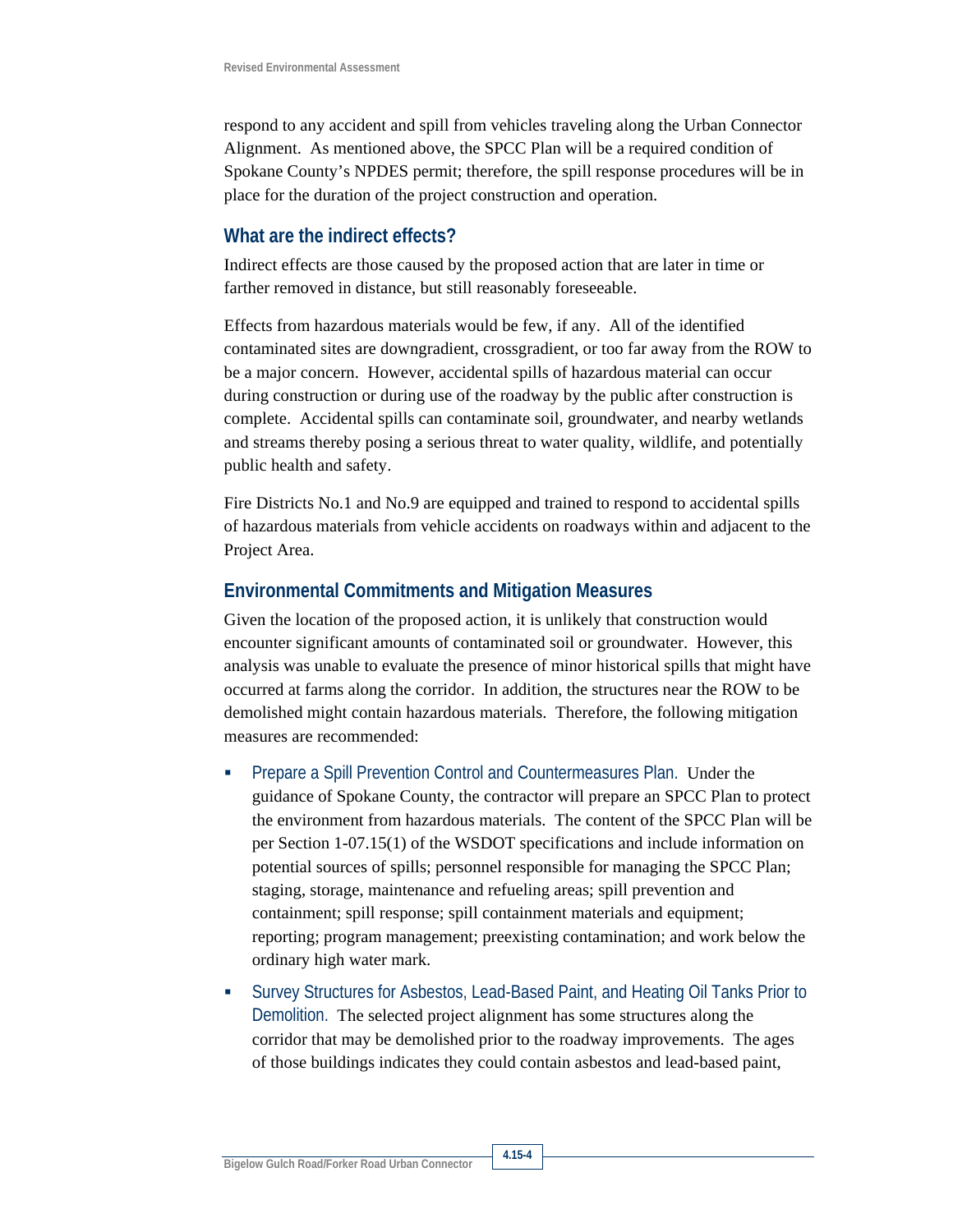which at that time were routinely used as architectural materials. In addition, it is likely that some of the homes to be demolished used either aboveground or underground home heating oil tanks, and it is possible that some of the farms might still have fuel storage tanks once used to support farm equipment.

Spokane County has administrative procedures in place to address site characterization and abatement for those buildings, to ensure no unexpected worker exposure or construction delays occur during building demolition. The administrative steps are as follows:

- prior to release of construction bids, the County will use certified contractors to survey asbestos and lead-based paint in the building and to inspect for home heating oil tanks;
- as part of the construction bid package, the County will disclose any identified asbestos or lead-based paint and require the bid to include abatement and disposal of hazardous waste;
- as part of the construction bid package, the County will disclose any identified heating oil or fuel tanks and require the bid to include removal or closure of those tanks in accordance with Ecology regulations; and
- building demolition will be allowed only after the contractor provides documentation that all identified asbestos, lead-based paint, and heating oil tanks have been abated appropriately.

Require Construction Contractor to Implement Worker Awareness Training and Hazardous Materials Contingency Plan. The bid package issued by Spokane County should notify all bidders regarding the potential for contaminated soil and groundwater along the corridor, caused by possible minor spills at farms along the corridor. The construction contract prepared by the County should include the following provisions:

- The contractor should provide hazardous materials "awareness training" for all staff doing grading or excavation to train them on how to identify and manage suspected contaminated soil or groundwater that might be encountered.
- In the event that suspected hazardous waste is encountered, the contractor will be required to implement a contingency plan to identify, segregate, and dispose of hazardous waste in full accordance with the Model Toxics Control Act. Staff trained according the state's Hazardous Waste Operations and Emergency Response regulations must conduct all remediation work.

Analysis of the effects of the proposed action on known hazardous material sites within the project vicinity indicates that none would rise to a level of significance. The mitigation measures and training listed in this section were considered in combination with proposed mitigation listed in Section 4.15.3, Bigelow Gulch Road EA dated January 2006 in reaching this conclusion.